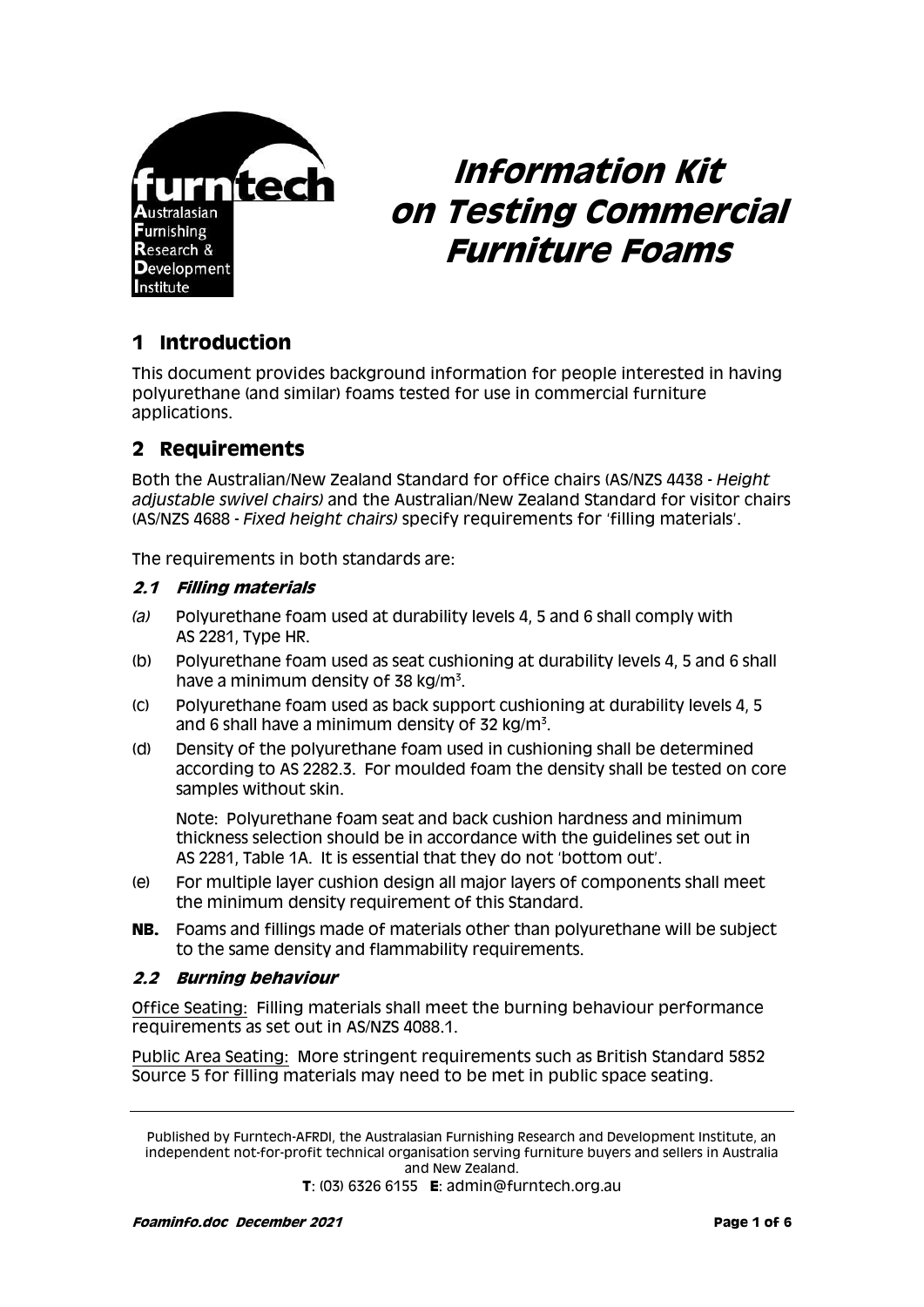## **3 Combinations of foams and fabrics**

In both *AS/NZS 4088.1.* and *BS 5852* it is recommended that the foam assessed be tested in combination with the interliner (if applicable) and fabric that will form the composite that is intended to be used in the final product assembly i.e. the finished item of furniture. However, in most cases a foam supplier will have little or no control over the outer layers (interliners and fabrics) that will be specified in combination with their foam.

The alternative (available for foam assessed to the requirements of *AS/NZS 4088.1*  only) is that testing be performed using a standard non-flame retardant covering fabric that represents a probable worst case combination. This allows – where the composite is successfully tested – for the results to be 'generalised' i.e. it is considered likely that if the foam performs satisfactorily with this fabric it will perform satisfactorily with all other fabrics. This is the most common approach to foam flammability testing and certification.

*BS 5852* testing is only ever performed on a particular composite and results cannot be generalised beyond that. Compliance, therefore, can only be claimed with respect to the actual combination of foam/interliner/fabric that was tested.

# **4 Flammability (Ignitability) test levels**

Both AS/NZS 4438 - Height adjustable swivel chairs and AS/NZS 4688 – Fixed height chairs require **as a minimum** that filling materials meet the burning behaviour performance requirements as set out in AS/NZS 4088.1. The ignition source specified in this standard is a smouldering cigarette. The test (AS/NZS 4088.1) is suitable for normal commercial/office applications.

Chair foams intended for use in 'public space' seating may be specified as requiring compliance to more stringent testing eg BS 5852 Source 5. The ignition source specified as 'source 5' in this standard is a 'flaming wooden crib'. Ignition sources 0 to 4 are also available for testing. Ignition source 0 is approximately equal to that used in AS/NZS 4088.1, so is rarely specified in Australia or New Zealand. Ignition sources 1 to 5 are more severe, each approximately twice the energy value of the previous. They are appropriate for environments where the risk of ignition is considered greater than normal commercial/office applications (eg public spaces). The severity of the ignition source chosen depends on the furniture's intended end use environment. It is up to the client or specifier to make this determination. Please note: specifiers and/or regulators may chose to include other, or additional, flammability requirements based, for example, on the Australian Building Code or on specific analysis of the hazards present in a particular environment.

Although Sources 1 to 5 of BS 5852 are flaming ignition sources it cannot be assumed that satisfactory performance against a flaming source will automatically give satisfactory performance against a smouldering ignition source. It is therefore necessary to submit test specimens to both smouldering and flaming ignition tests to comply with any of the BS 5852 Sources 1 to 5 i.e. both AS/NZS 4088.1 and BS 5852 Source X.

Published by Furntech-AFRDI, the Australasian Furnishing Research and Development Institute, an independent not-for-profit technical organisation serving furniture buyers and sellers in Australia and New Zealand.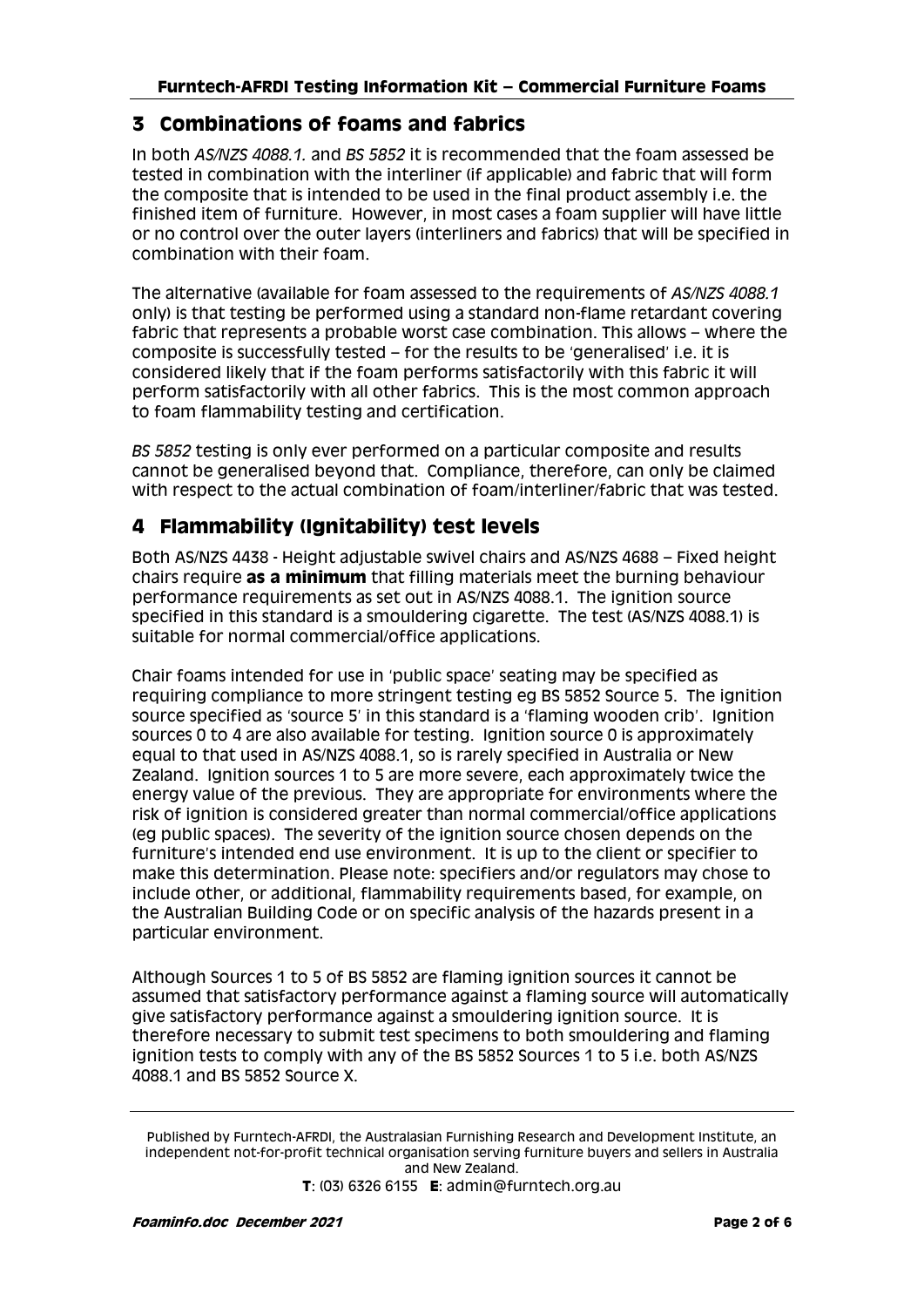## **5 Costs**

## **5.1 Foam testing**

Please contact Furntech for a quotation.

#### **Prices are subject to 10% GST.**

NOTE: + Sources 0 to 4 are also available at the same charge. Source 0 is approximately equivalent to AS/NZS 4088.1. Sources 1 to 5 are progressively more severe.

#### **5.2 AFRDI Blue Tick certification**

Furntech-AFRDI charges for **AFRDI Blue Tick certification**, less membership discounts, plus GST, and that entails inclusion on the weblist of endorsed chair components for three years.

The AFRDI Blue Tick Product Certification Program includes foams pre-qualified for use in chairs tested to the office chair or fixed height chair standards.

Foam certification is available in the following test combinations only:

- AS 2282.3 (foam density) and AS/NZS 4088.1 (foam flammability)
- AS 2282.3 (foam density), AS/NZS 4088.1 (foam flammability) and *BS 5852 Source (1 to 5)* (foam flammability)

Further information on the AFRDI Blue Tick program is available from Furntech-AFRDI or from the Institute's website at [www.furntech.org.au](http://www.furntech.org.au/) 

## **6 Samples**

## **6.1 Combination density and flammability (AS 2282.3 and AS/NZS 4088.1)**

The minimum size and number of **slab foam** samples:

- density 380 x 380 x 50 slab foam, three off;
- flammability (AS/NZS 4088.1) 450 x 450 x 75 slab foam, one off.

The minimum size and number of **moulded foam** samples:

 for density and flammability 3 seat and 3 back foams (total required to perform both).

#### **6.2 Combination density and flammability (AS 2282.3, AS/NZS 4088.1 and BS 5852 Source X)**

The minimum size and number of **slab foam** (and fabric) samples:

- Density 380 x 380 x 50 slab foam, three off;
- Flammability (AS/NZS 4088.1) 450 x 450 x 75 slab foam, one off;
- Flammability (BS 5852 Source 1 to 5) 750 x 450 x 75 slab foam, two off; plus interliner (if applicable) 1500 x 1500 (or full roll width x 1500), two off; plus fabric 1500 x 1500 (or full roll width x 1500), two off.

The minimum size and number of **moulded foam** samples:

This combination of tests is not available for moulded foam.

Published by Furntech-AFRDI, the Australasian Furnishing Research and Development Institute, an independent not-for-profit technical organisation serving furniture buyers and sellers in Australia and New Zealand.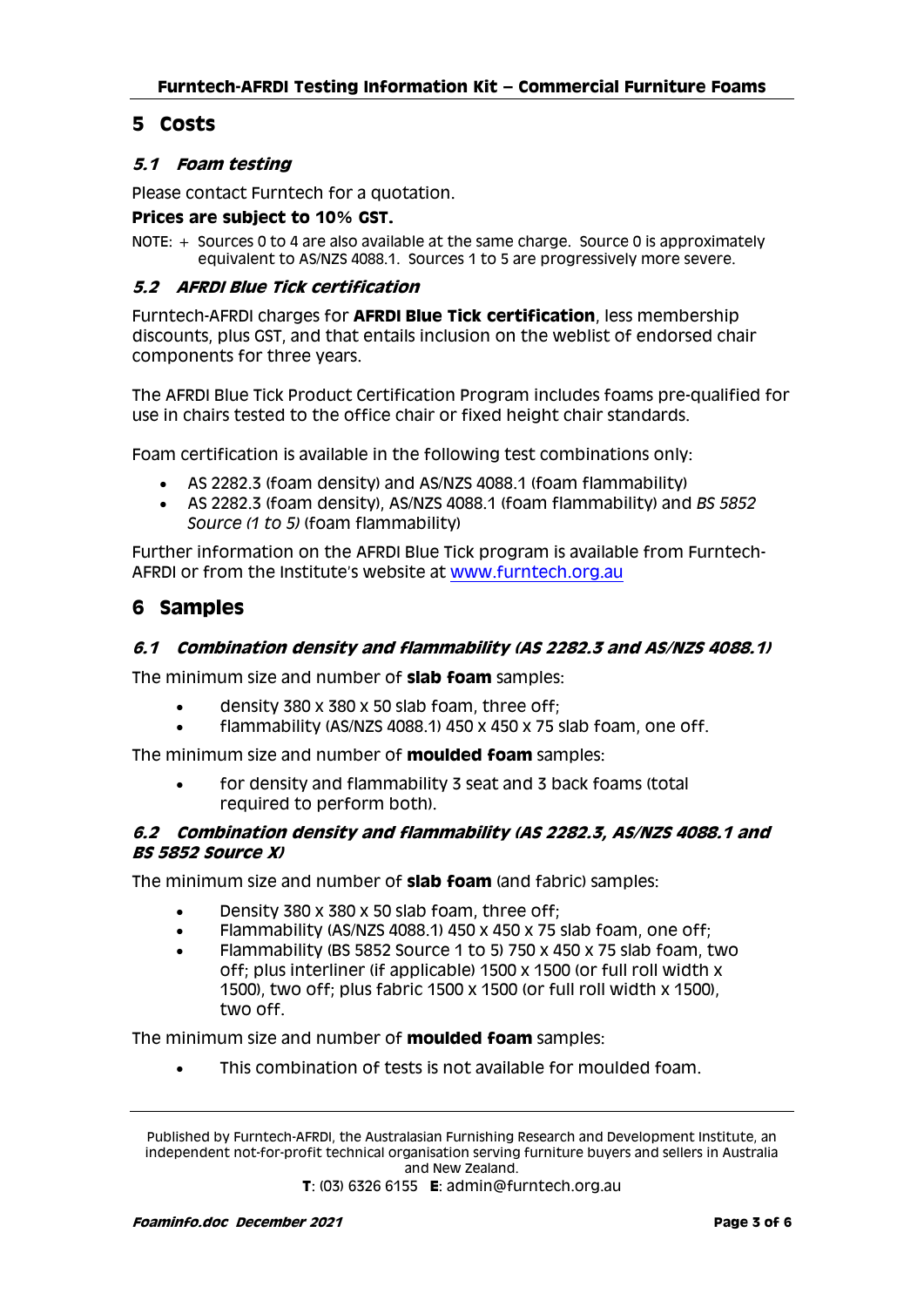## **Furntech-AFRDI Testing Information Kit – Commercial Furniture Foams**

#### **6.3 Foam density only (AS 2282.3)**

The minimum size and number of **slab foam** samples:

Density 380 x 380 x 50 slab foam, three off.

The minimum size and number of **moulded foam** samples:

For Density 2 seat and 2 back foams.

## **6.4 Foam flammability only (AS/NZS 4088.1)**

The minimum size and number of **slab foam** samples:

Flammability (AS/NZS 4088.1) 450 x 450 x 75 slab foam, one off.

The minimum size and number of **moulded foam** samples:

For Flammability 1 seat and 1 back foam.

#### **6.5 Foam flammability only (AS/NZS 4088.1 and BS 5852 Source X)**

The minimum size and number of **slab foam** (and fabric) samples:

- Flammability (AS/NZS 4088.1) 450 x 450 x 75 slab foam, one off;
- Flammability (BS 5852 Source 1 to 5) 750 x 450 x 75 slab foam, two off; plus interliner (if applicable) 1500 x 1500 (or full roll width x 1500), two off; plus fabric 1500 x 1500 (or full roll width x 1500), two off.

The minimum size and number of **moulded foam** samples:

This combination of tests is not available for moulded foam.

## **7 AFRDI Blue Tick Certification Renewal**

Original testing and AFRDI Blue Tick certification renewal have same sample requirements (see section 6 above).

## **8 Timing**

Assuming there are no problems and that staff and equipment are available, foam testing usually takes around five working days (including conditioning).

When the sample, the Testing Request form and payment are all received, the item will be placed on the testing schedule.

## **9 Freight**

#### **PLEASE MARK THE MODEL NAME/NUMBER ON EACH SAMPLE BEFORE DISPATCH**.

The name should match that used on the Testing Request Form. To assist with matching samples with the Testing Request forms, please attach a copy of the Testing Request form to each set of samples.

Refer to the Institute's [Information Kit on Freight to Furntech-AFRDI.](http://furntech.org.au/pdf/index.php?dir=Corporate/&file=FreightInfo.pdf) Distribution of this Kit in hardcopy form will include the freight-related information as a supplementary sheet.

Published by Furntech-AFRDI, the Australasian Furnishing Research and Development Institute, an independent not-for-profit technical organisation serving furniture buyers and sellers in Australia and New Zealand.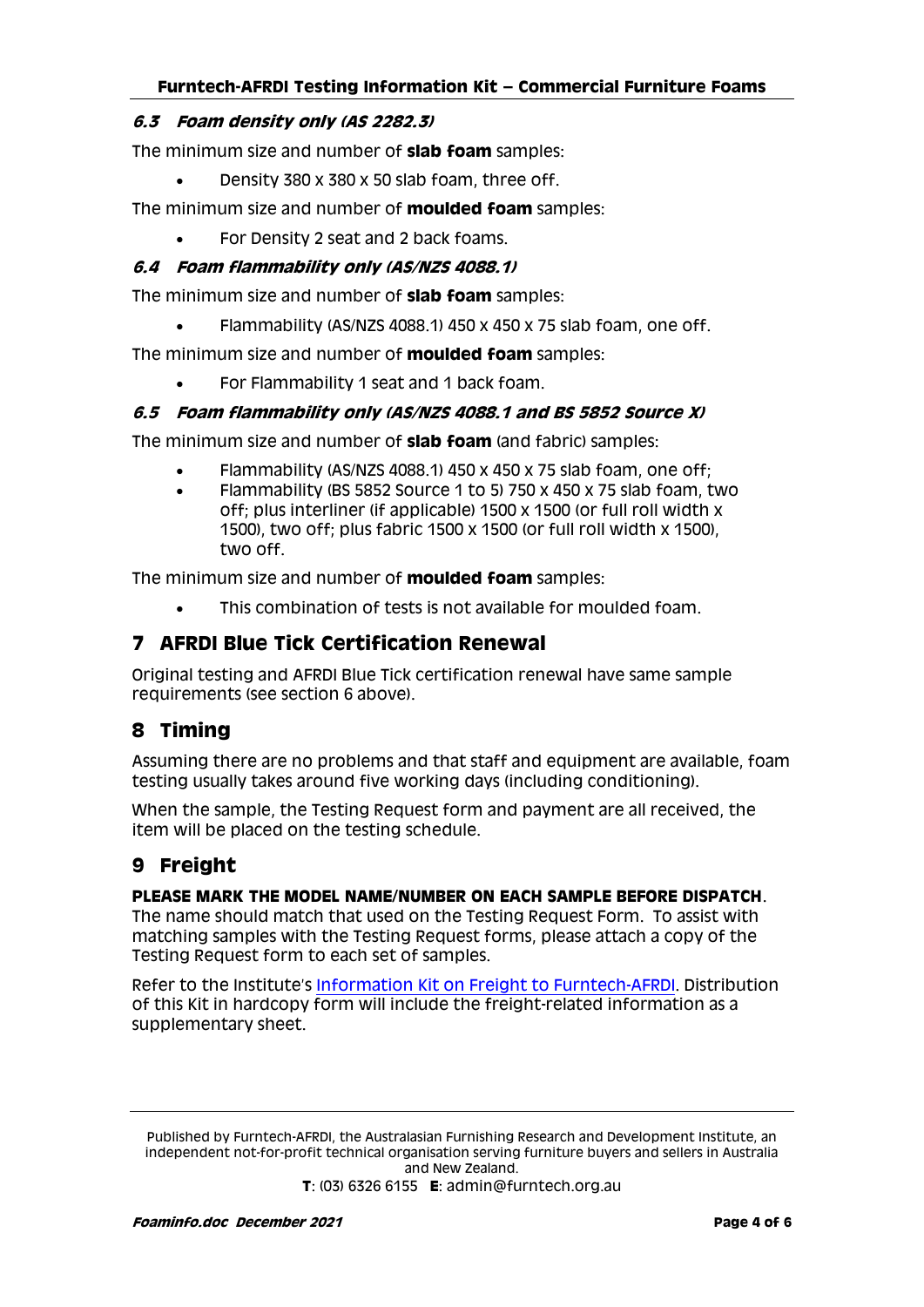## **10 Payment**

Furntech-AFRDI policy is that **PAYMENT MUST BE MADE BEFORE TESTING COMMENCES**. Please phone 03 6326 6155 to request an invoice if this will help to facilitate payment. Facilities are available for payment by Visa and MasterCard.

## **11 The Next Step**

If you wish to proceed with testing, please follow these steps:

- 1 copy the Testing Request form and complete it for each sample foam, e-mail one copy to Furntech-AFRDI and attach a copy to the sample;
- 2 mark the name of the company and the model name/number on each sample; and
- 3 calculate payment required from the price list at the front of this paper and send your payment to Furntech-AFRDI (we also take Visa, Bankcard and MasterCard). Please phone 03 6326 6155 to request an invoice if this will help to facilitate payment

## **12 Confidentiality**

Testing conducted at Furntech-AFRDI is absolutely confidential. The Institute's procedures prohibit the disclosure of the fact that an item is being tested and the results of any such testing without written permission.

To assist us to preserve the confidentiality of other customers, we request three working days notice of an intended visit to the Institute's laboratory.

## **13 Queries**

If you have any problems with any of this please phone Furntech-AFRDI on 03 6326 6155.

Published by Furntech-AFRDI, the Australasian Furnishing Research and Development Institute, an independent not-for-profit technical organisation serving furniture buyers and sellers in Australia and New Zealand.